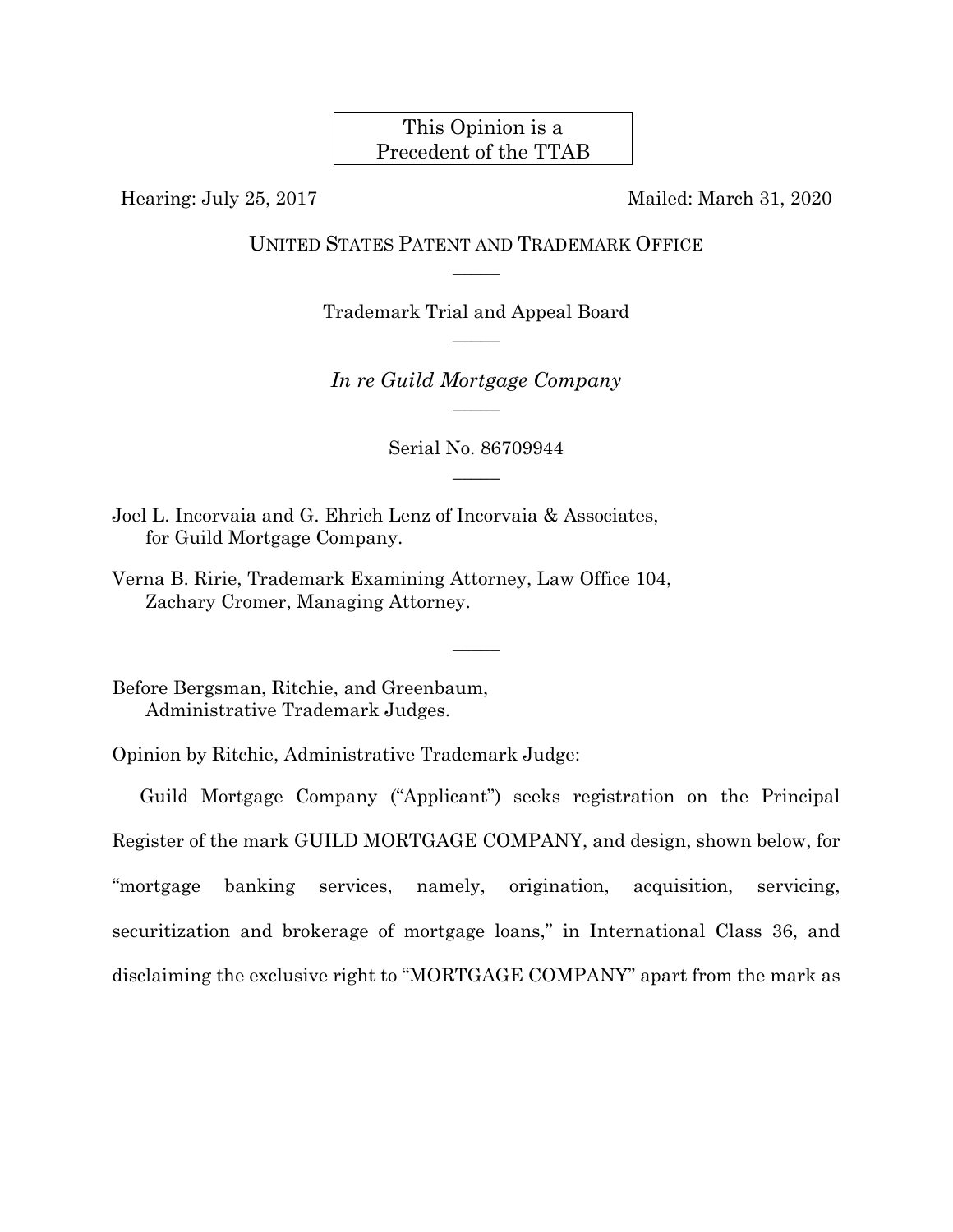#### shown:1

 $\overline{a}$ 



The Trademark Examining Attorney refused registration of Applicant's mark under Section 2(d) of the Trademark Act, 15 U.S.C. § 1052(d), on the ground that Applicant's mark, when applied to the identified services, so resembles the previously registered mark, GUILD INVESTMENT MANAGEMENT,2 in standard character format, for "investment advisory services," in International Class 36, and disclaiming the exclusive right to "INVESTMENT MANAGEMENT" apart from the mark as shown, as to be likely to cause confusion, mistake, or to deceive.

When the refusal was made final, Applicant filed this appeal. After full briefing and oral argument, the Board issued a decision on July 28, 2017, affirming the refusal to register. Applicant appealed to the U.S. Court of Appeals for the Federal Circuit (the "Federal Circuit"), which issued a decision on January 14, 2019, vacating and remanding the decision "for further proceedings consistent with [its] opinion." *In re* 

<sup>1</sup> Application Serial No. 86709944 was filed on July 30, 2015, under Section 1(a) of the Trademark Act, 15 U.S.C. § 1051(a), claiming dates of first use and first use in commerce on January 28, 2009. The application contains the following description of the mark: The mark consists of the name Guild Mortgage Company with three lines shooting out above the letters I and L. Color is not claimed as a feature of the mark

<sup>2</sup> Registration No. 3657486 issued July 21, 2009. Renewed.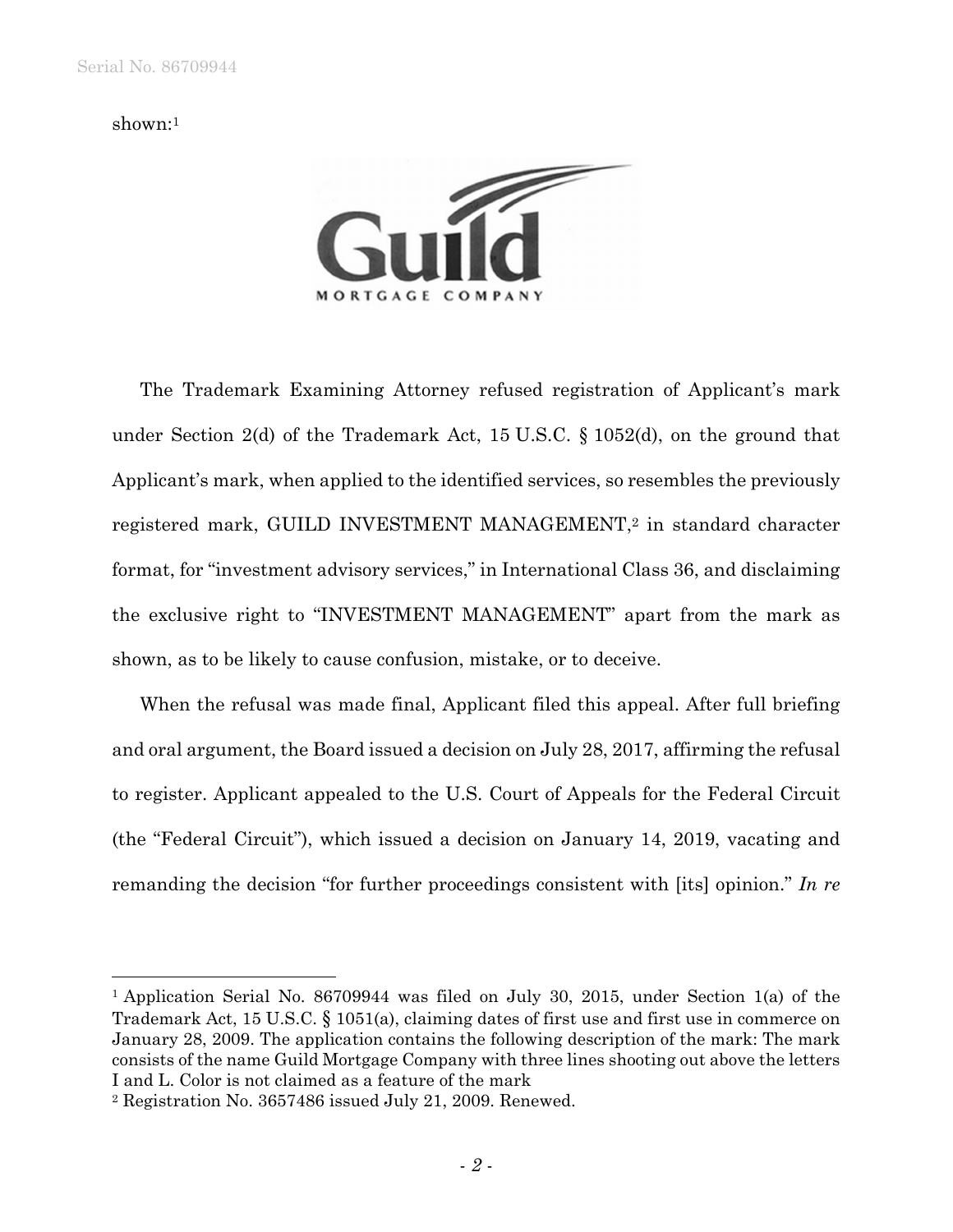*Guild Mortg. Co.,* 912 F.3d 1376, 129 USPQ2d 1160, 1164 (Fed. Cir. 2019). In particular, the Federal Circuit stated:

The Board erred by failing to address Guild's argument and evidence related to *DuPont* factor 8, which examines the "length of time during and conditions under which there has been concurrent use without evidence of actual confusion."

*Id.* at 1162.

The appeal is thus before us again. The case is submitted on the record and original briefing. In accordance with the instructions of the Federal Circuit, we proceed with our decision on remand.

# **I. Likelihood of Confusion**

Our determination of the issue of likelihood of confusion is based on an analysis of all the probative facts in evidence that are relevant to the factors set forth in *In re E. I. du Pont de Nemours & Co.*, 476 F.2d 1357, 177 USPQ 563 (CCPA 1973). *See also In re Majestic Distilling Co., Inc.*, 315 F.3d 1311, 65 USPQ2d 1201 (Fed. Cir. 2003). In any likelihood of confusion analysis, two key considerations are the similarities between the marks and the similarities between the goods and/or services. *See Federated Foods, Inc. v. Fort Howard Paper Co.*, 544 F.2d 1098, 192 USPQ 24 (CCPA 1976). *See also In re Dixie Rests. Inc.*, 105 F.3d 1405, 41 USPQ2d 1531 (Fed. Cir. 1997). We consider the *du Pont* factors for which there are arguments and evidence. *In re Guild Mortg. Co.*, 129 USPQ2d at 1163.

# A. The Marks

We consider and compare the appearance, sound, connotation and commercial impression of the marks in their entireties. *Palm Bay Imps. Inc. v. Veuve Clicquot*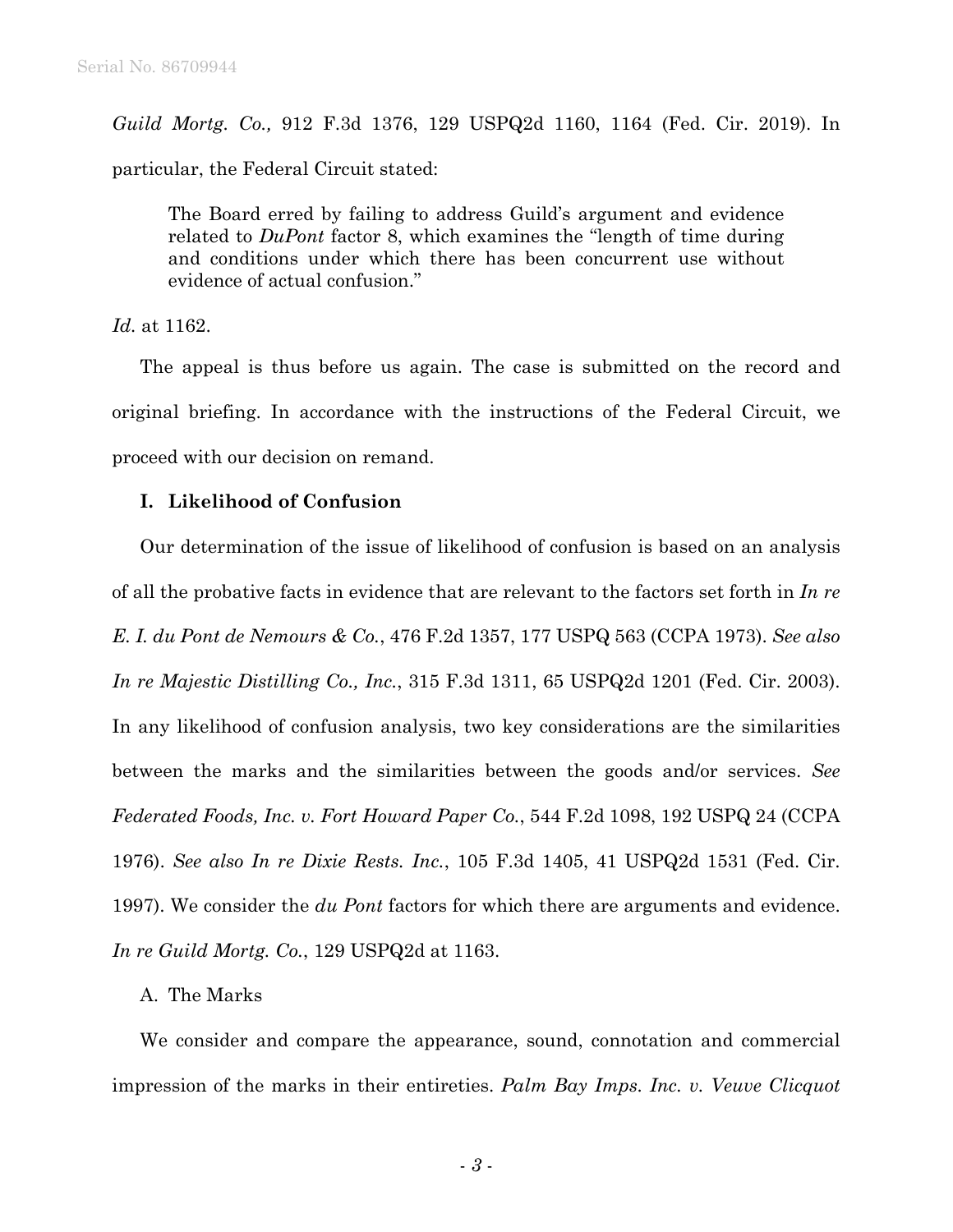*Ponsardin Maison Fondee En 1772*, 396 F.3d 1369, 73 USPQ2d 1689, 1692 (Fed. Cir. 2005). In comparing the marks, we are mindful that the test is not whether the marks can be distinguished when subjected to a side-by-side comparison, but rather whether the marks are sufficiently similar in terms of their overall commercial impression so that confusion as to the source of the services offered under the respective marks is likely to result. *Cai v. Diamond Hong, Inc.*, 901 F.3d 1367, 127 USPQ2d 1797, 1801 (Fed. Cir. 2018) (quoting *Coach Servs. Inc. v. Triumph Learning LLC*, 668 F.3d 1356, 101 USPQ2d 1713, 1721 (Fed. Cir. 2012)); *see also Midwestern Pet Foods, Inc. v. Societe des Produits Nestle S.A.*, 685 F.3d 1046, 103 USPQ2d 1435, 1440 (Fed. Cir. 2012); *San Fernando Elec. Mfg. Co. v. JFD Elecs. Components Corp.*, 565 F.2d 683, 196 USPQ 1, 3 (CCPA 1977); *Spoons Rests. Inc. v. Morrison Inc.*, 23 USPQ2d 1735, 1741 (TTAB 1991), *aff'd mem.*, No. 92-1086 (Fed. Cir. June 5, 1992).

The mark in the cited registration is GUILD INVESTMENT MANAGEMENT, in standard characters, where the term "INVESTMENT MANAGEMENT" is generic or descriptive, and is disclaimed. Applicant's mark is GUILD MORTGAGE COMPANY,



and design, where the term "MORTGAGE COMPANY" is descriptive and disclaimed. While the marks in their entireties have obvious differences in sight and sound, they also have clear similarities in commercial impression. We consider each mark in its entirety. There is nevertheless nothing improper in stating that, for rational reasons, more or less weight has been given to a particular feature of a mark, provided that our ultimate conclusion rests upon a comparison of the marks in their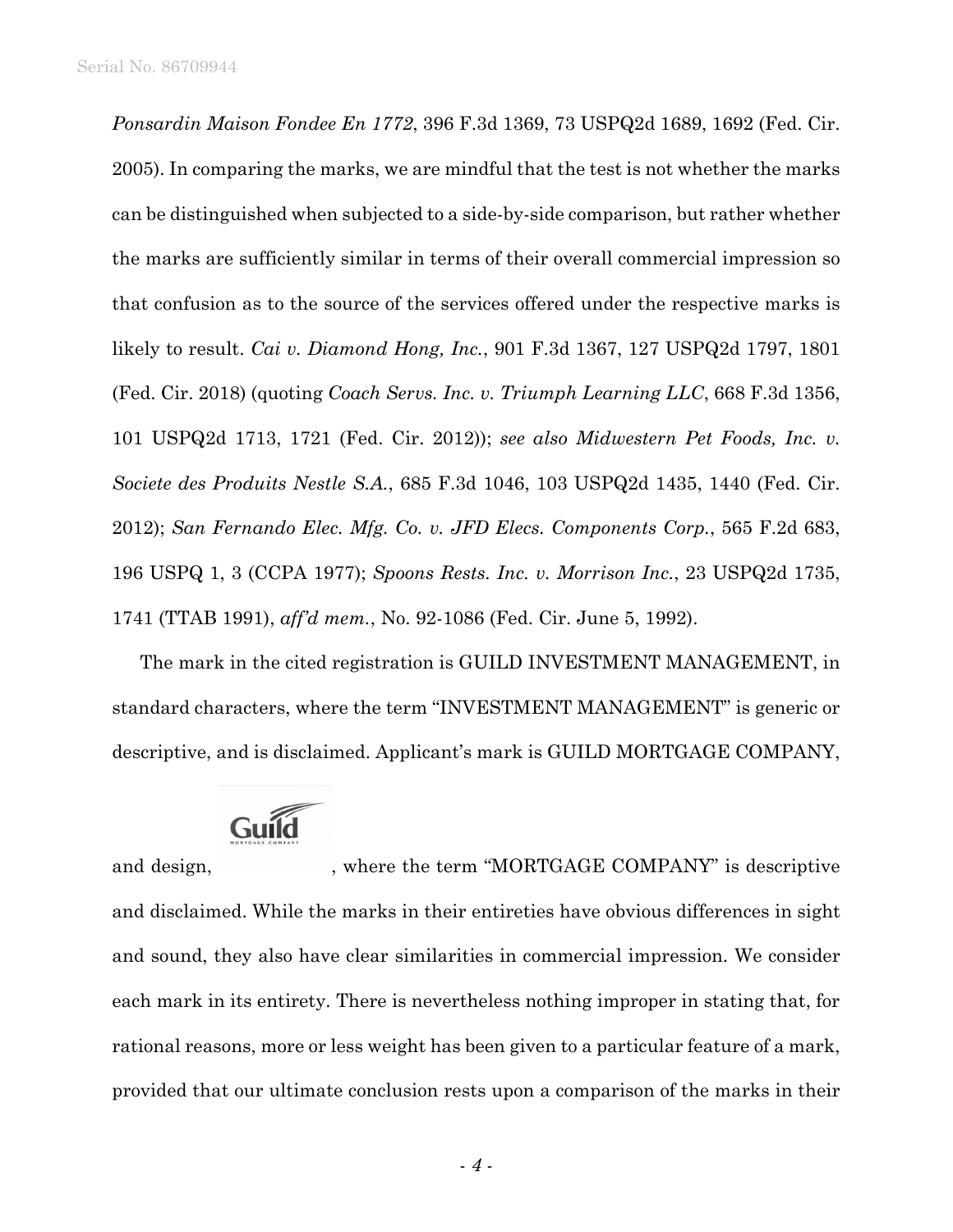entireties. *In re Nat'l Data Corp*., 753 F.2d 1056, 224 USPQ 749, 751 (Fed. Cir. 1985) ("Indeed, this type of analysis appears to be unavoidable.").

While we note that Applicant's mark contains a design element, we generally give less weight to the style and design elements of a mark than to the wording, because it is the wording that would be used by consumers to call for or request the services. *See In re Viterra Inc*., 671 F.3d 1358, 101 USPQ2d 1905, 1911 (Fed. Cir. 2012). Moreover, with respect to Applicant's mark, the design is not so distinctive as to distinguish Applicant's mark from the registered mark. Due to its large size and prominent placement, the term "GUILD" is the most visually striking element of Applicant's mark. We thus find the term "GUILD" to be dominant in both marks. In this regard, evidence of record indicates that both Applicant and Registrant refer to their marks by the shortened term "Guild."3

Applicant argues that the shared term "GUILD" "has different connotations as it is used" by Applicant and by Registrant.4 To this end, Applicant argues that the term "GUILD" in the cited registration refers to the last name of Registrant's founder. Applicant submitted evidence from Registrant's website inviting consumers to "Meet the Team" and noting that Chief Investment Officer Monty Guild founded Guild Investment Management in 1971.5 While consumers exposed to this website may

<sup>3</sup> See Registrant's website, attached to Applicant's March 23, 2016 Response to Office Action, at 28 ("About Guild"), and Declaration of Mary Ann McGarry, attached to Applicant's March 23, 2016 Response to Office Action, at 22 ("Guild"). Applicant further refers to itself in its appeal and reply briefs as simply "GUILD." *See* 4 TTABVUE 2, and 7 TTABVUE 2. 4 4 TTABVUE 11.

<sup>5</sup> Attached to Applicant's March 23, 2016 Response to Office Action, at 32.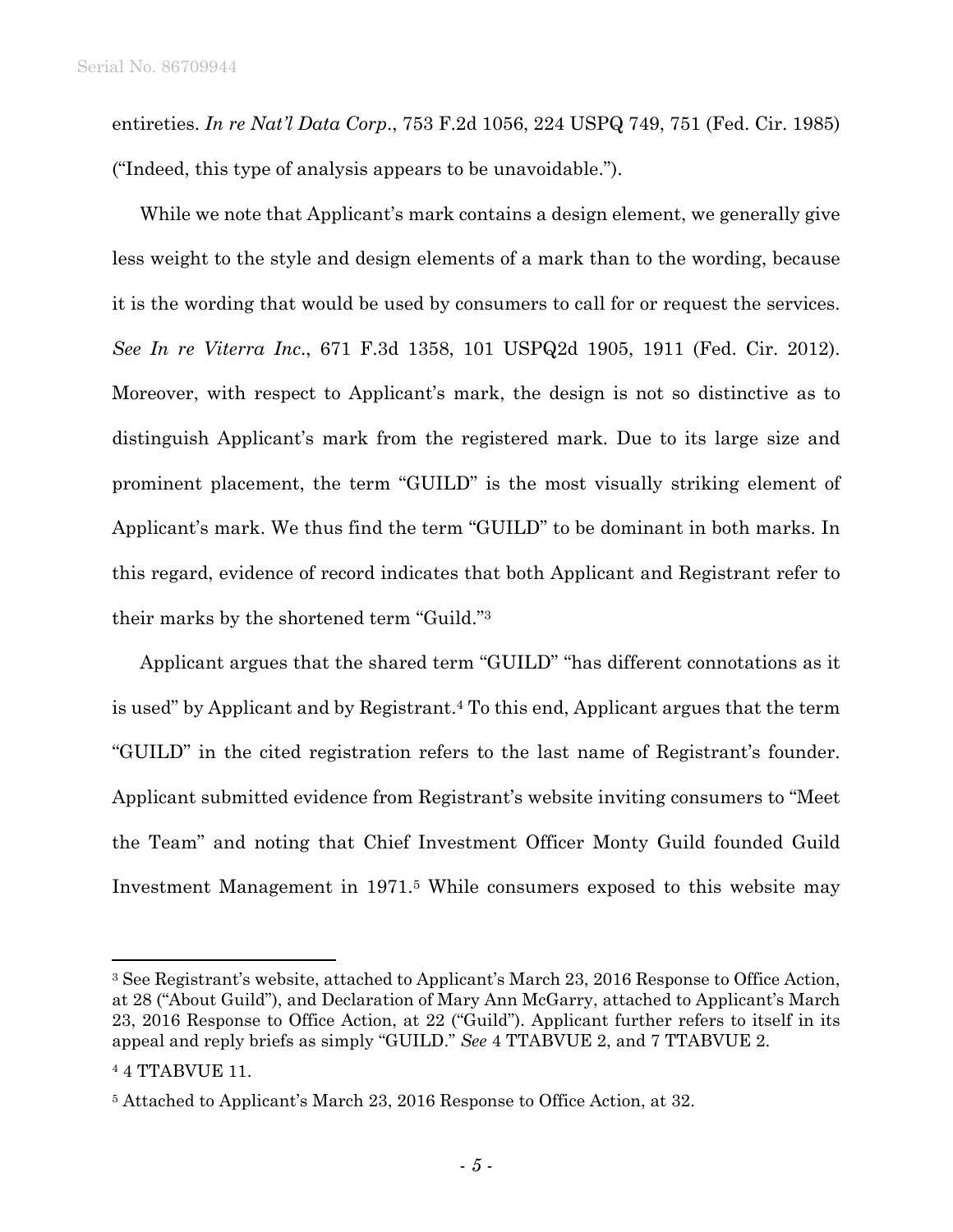l

perceive the term GUILD as the founder's surname, the term is also a recognized word with a dictionary definition. In this regard, we take judicial notice of the relevant dictionary definition of the word "GUILD" as referring to "An association of people with similar interests or pursuits" and whose synonyms include "institution," "institute," and "consortium."6 Considering this dictionary definition, we are not convinced that consumers encountering the term in Registrant's mark would perceive it as a surname. Rather, we find that the connotation and commercial impression of Registrant's mark is likely to be perceived somewhat suggestively as referring to a "guild" or business group that offers the identified services related to "investment management." Likewise, in Applicant's mark, the connotation and commercial impression is likely to be of a "guild" or business group that offers "mortgage" services, such as the identified "mortgage banking services."

Applicant asks us to consider the alleged conceptual weakness of the term GUILD in our analysis of the first *du Pont* factor, which requires us to consider the "similarity or dissimilarity of the marks in their entireties."7 We agree that it is appropriate to do so here, since, as discussed herein, an analysis of the similarity between marks

<sup>6</sup> Merriam-Webster.com. The Board may take judicial notice of dictionary definitions, including definitions or entries from references that are the electronic equivalent of a print reference work. *See Univ. of Notre Dame du Lac v. J.C. Gourmet Food Imp. Co.*, 213 USPQ 594, (TTAB 1982) *aff'd*, 703 F.2d 1372, 217 USPQ 505 (Fed. Cir. 1983) (dictionary definitions); *In re Red Bull GmbH*, 78 USPQ2d 1375, 1377 (TTAB 2006) (online dictionaries that exist in printed format or regular fixed editions).

<sup>7 4</sup> TTABVUE 3, 8-15; 7 TTABVUE 6-7, citing *inter alia, Palm Bay Imports,* 73 USPQ2d at 1689. Applicant has not submitted any evidence of third-party use of the term GUILD, but rather focuses its argument on the effect of the third-party registrations. Applicant has thus not invoked the sixth *du Pont* factor regarding the "number and nature of similar marks in use on similar goods."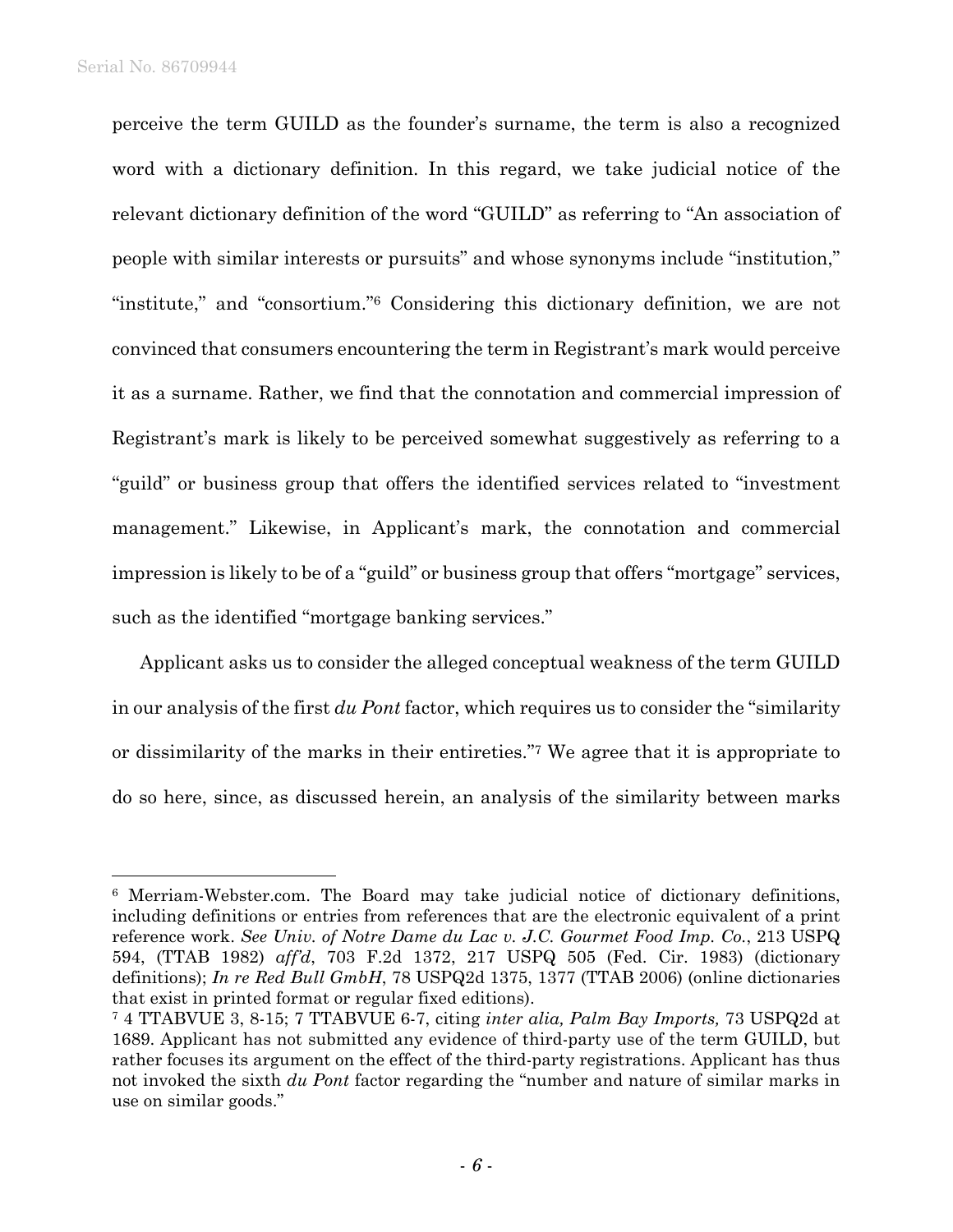may include an analysis of the conceptual strength or weakness of the component terms and of the cited mark as a whole. *See Juice Generation, Inc. v. GS Enters. LLC*, 794 F.3d 1334, 115 USPQ2d 1671, 1675 (Fed. Cir. 2015) (finding that "marks that are descriptive or highly suggestive are entitled to a narrower scope of protection" which is taken into account in determining the similarity or dissimilarity of the marks as a whole, in particular as to connotation and commercial impression).

In this regard, Applicant submitted a declaration from its counsel, G. Ehrich Lenz, stating:

At the time I searched the TESS system for trademark registrations that contained the word "Guild," the TESS system indicated that there were 315 registered trademarks containing the word 'Guild' in some form. Exhibits 12 through 31 are a representative example of the use of trademarks containing the word "Guild" in conjunction with the sale of a variety of different goods and services in a variety of different industries.8

With the declaration, Applicant submitted 20 printouts of third-party registrations, only one of which identifies similar services in International Class 36.9 With the Final Office Action, the Examining Attorney submitted into the record this same registration, along with five others, for a total of six third-party registrations, owned

<sup>8</sup> Attached to Applicant's March 23, 2016 Response to Office Action, at 176.

<sup>9</sup> Attached to Applicant's March 23, 2016 Response to Office Action, at 12-31. We note that Applicant refers in its brief to its evidence as supporting that "Guild" is "used widely for a variety of different goods and services." 4 TTABVUE 23. We thus consider the relevant evidence with regard to Applicant's argument that the term "Guild" is "weak." *Id.* To the extent Applicant may have intended to reference the ninth *du Pont* factor, there is no evidence as to "[t]he variety of goods on which" Registrant's mark is used.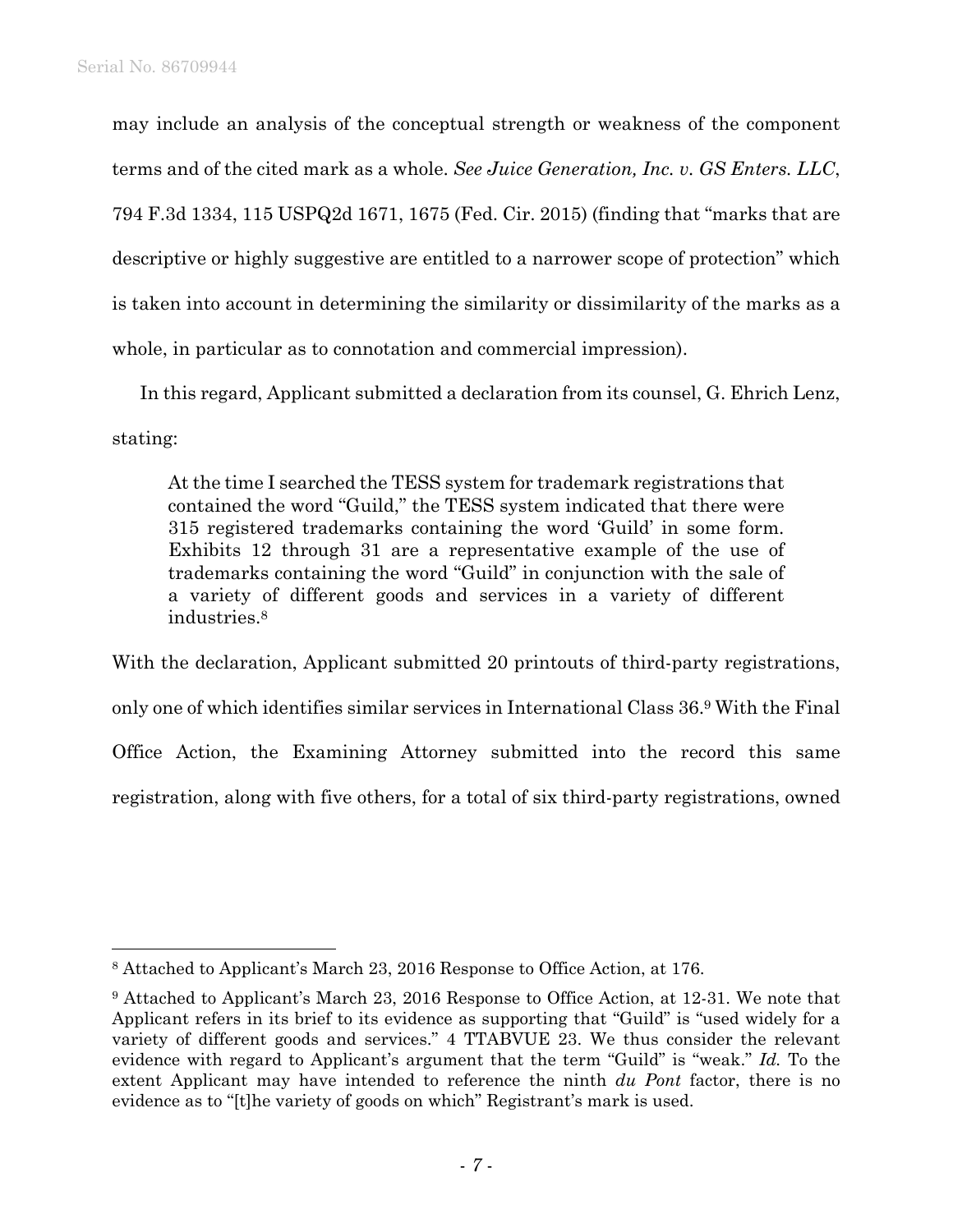by five different entities, with services in International Class 36, and with wording in the mark that contains the term "GUILD":10

| <b>MARK</b>                                                                                | REG. NO. | <b>SERVICES</b>                                                                                                             |
|--------------------------------------------------------------------------------------------|----------|-----------------------------------------------------------------------------------------------------------------------------|
| BROKERS GUILD                                                                              | 3658667  | " arranging for real<br>estate financing for<br>others; $\dots$ "                                                           |
| Independent Alember Bratis<br>Brokers Juua<br>i <sub>uie Real Estate <sup>Sorv</sup></sub> | 3658668  | . arranging real<br>estate financing for<br>others "                                                                        |
| The Balalaika Guild                                                                        | 3021392  | $\epsilon$<br>providing<br>financial assistance to<br>orchestras, musicians,<br>conductors, teachers,<br>and guest artists" |
| LIGHTHOUSE GUILD                                                                           | 4782688  | "charitable<br>fundraising"                                                                                                 |
| NATIONAL<br><b>COUNCIL</b><br>OF<br><b>URBAN LEAGUE GUILDS</b>                             | 4181195  | fund<br>"charitable<br>raising"                                                                                             |
| <b>ALLIED ARTS GUILD</b>                                                                   | 3311944  | "rental of shopping"<br>center space<br>for<br>artists' studios, shops<br>and restaurants"                                  |

 $\overline{a}$ <sup>10</sup> Attached to May 2, 2016 Final Office Action, at 41-58. The Examining Attorney apparently submitted these third-party registrations in support of the argument that the services identified by Applicant and Registrant are similar, without specific regard to the shared term "Guild." Although the registrations were submitted by the Examining Attorney, Applicant referred to them in its reply brief at 7 TTABVUE 6. Our rules indicate that evidence in a Board proceeding may be cited by any party for any permissible purpose. *See* 37 CFR

<sup>§ 2.122(</sup>a) ("When evidence has been made of record by one party in accordance with these rules, it may be referred to by any party for any purpose permitted by the Federal Rules of Evidence."). We find it appropriate to clarify that in an ex parte proceeding, as well, evidence properly made of record may be cited by either the Examining Attorney or by the Applicant for any permissible purpose.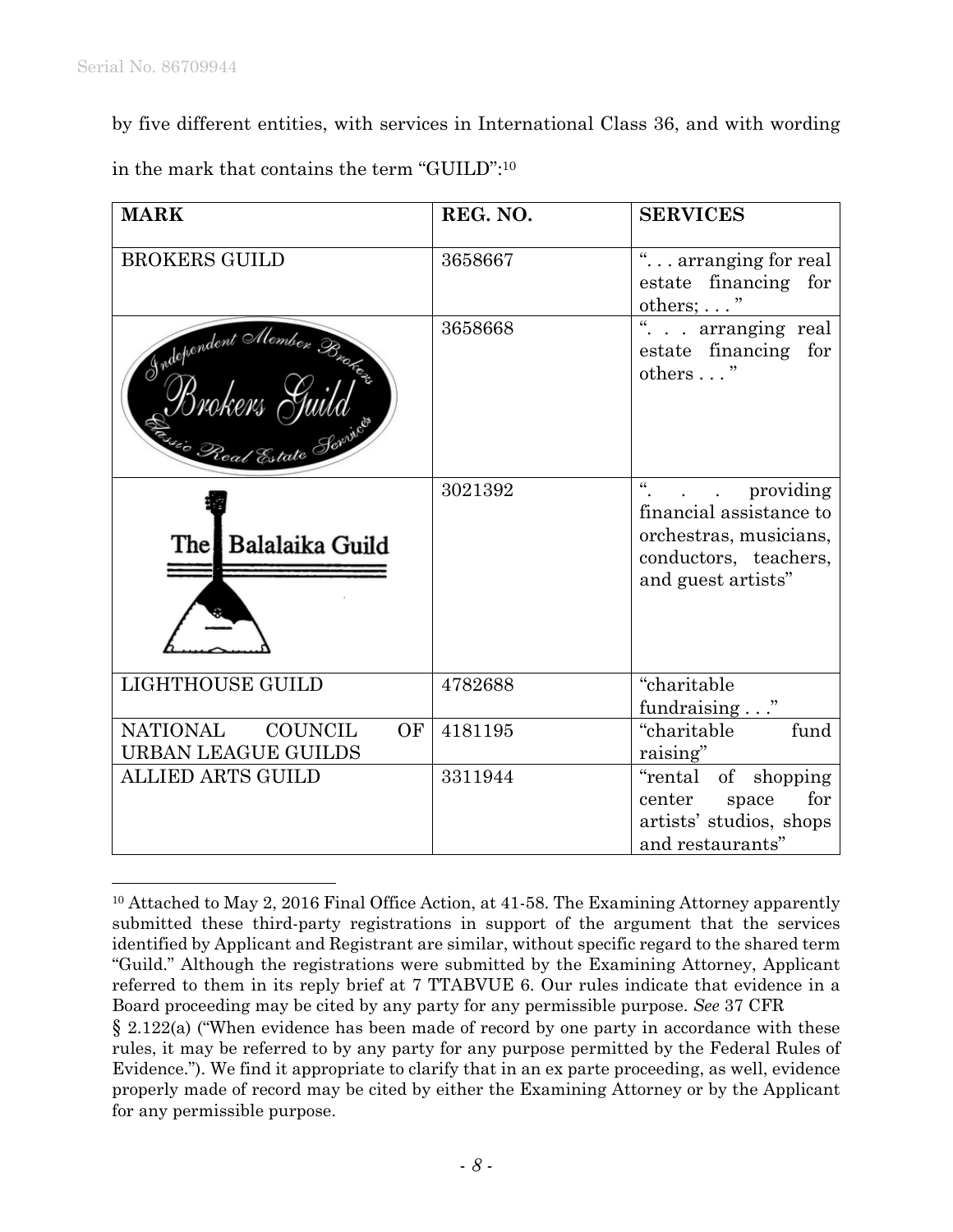Serial No. 86709944

 $\overline{a}$ 

We observe that evidence of third-party registrations is relevant to "show the sense in which . . . a mark is used in ordinary parlance." *Juice Generation,* 115 USPQ2d at 1675, citing J. Thomas McCarthy, 2 MCCARTHY ON TRADEMARK AND UNFAIR COMPETITION § 11:90 (4th ed. 2015); *see also Jack Wolfskin Ausrustung Fur Draussen GmbH & Co. KGAA v. New Millennium Sports, S.L.U*., 797 F.3d 1363, 116 USPQ2d 1129, 1136 (Fed. Cir. 2015). The record here contains only six third-party registrations, of which only two identify real-estate financing services, and another identifies other financing services. Indeed, Applicant argues that the term is "arbitrary" in its own mark.11

As noted above, we take judicial notice of "GUILD" as a word with a dictionary definition. In this regard, while the term "GUILD" may serve as a surname, and may otherwise have some suggestive significance with regard to its dictionary definition, there is insufficient evidence that it has specific significance to consumers with regard to Registrant's "investment advisory services," such that the term is conceptually weak, and that consumers would therefore find the marks as a whole to be dissimilar.

Rather, we find Applicant's mark to be similar in connotation and commercial impression to the mark in the cited registration. We further note that while we do not find the mark in the cited registration to be particularly weak, even weak marks

<sup>11 4</sup> TTABVUE 12. Meanwhile, in her declaration, while asserting that the term "Guild" has "no particular meaning or affiliation at all," Applicant's President and CEO, Ms. McGarry, notes nevertheless that, "The term 'Guild' in the mark 'GUILD MORTGAGE COMPANY' was originally intended to indicate an affiliation with American Housing Guild."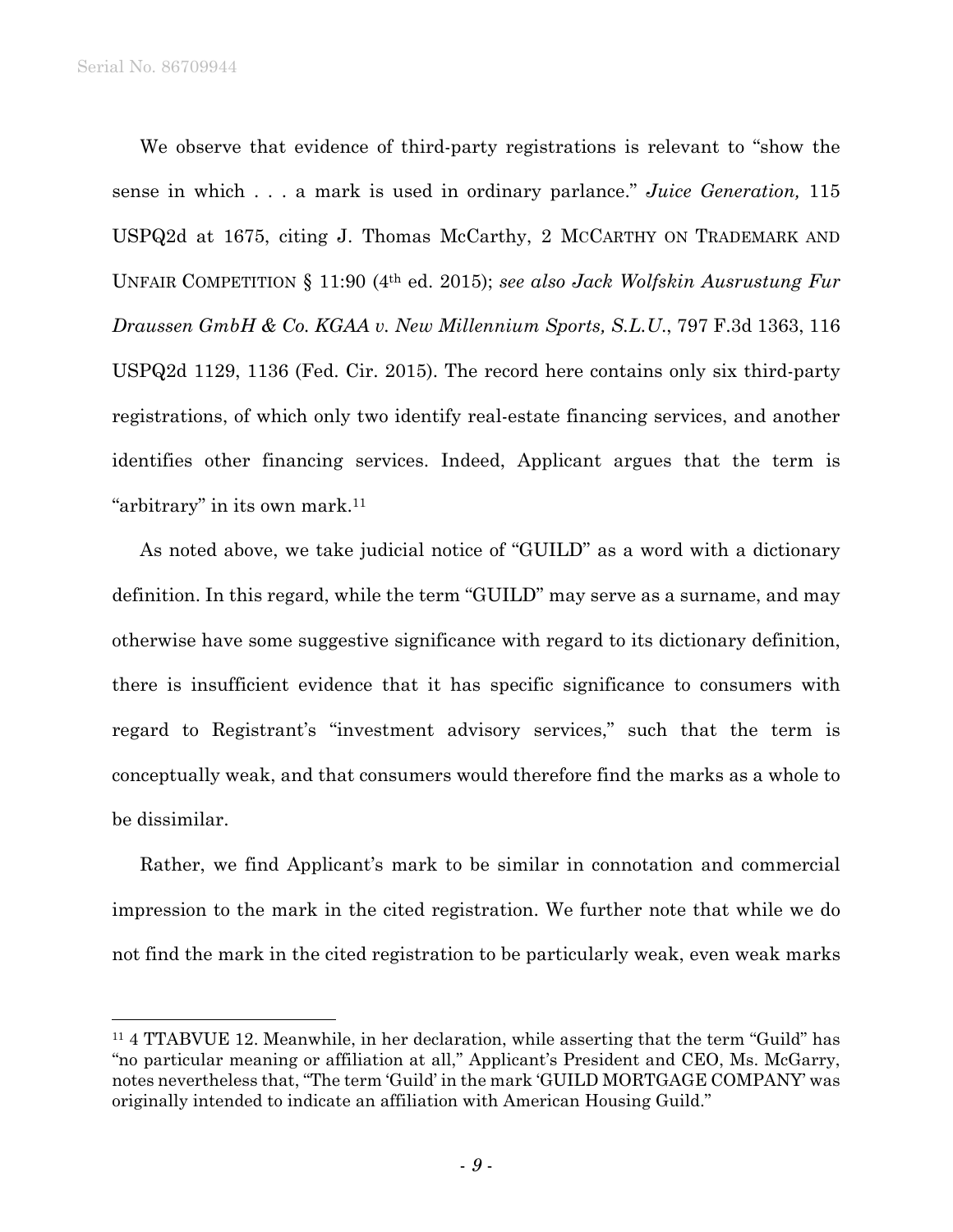are entitled to a presumption of validity under Section 7(b) of the Trademark Act, 15 U.S.C. § 1057(b), and to protection against registration of a mark likely to cause confusion. *See King Candy Co. v. Eunice King's Kitchen, Inc.*, 496 F.2d 1400, 182 USPQ 108 (CCPA 1974).

Thus we find that when considered in their entireties, the similarities of the marks, as to their connotations and overall commercial impressions, outweigh differences in sight and sound, and the first *du Pont* factor favors finding a likelihood of confusion.

B. The Services

We consider next the relatedness of the services. The cited registration identifies "investment advisory services." Applicant identifies "mortgage banking services, namely, origination, acquisition, servicing, securitization and brokerage of mortgage loans." We look to see if the services are of a type that consumers will believe emanate from a common source. In this regard, the Examining Attorney submitted copies of about a dozen use-based, third-party registrations that include mortgage banking services, as identified in the application on the one hand, and investment advisory services, as identified in the cited registration, on the other hand. Copies of use-based, third-party registrations may help establish that the services are of a type which may emanate from a single source. *See In re RiseSmart, Inc.,* 104 USPQ2d 1931, 1934 (TTAB 2012)*; citing In re Albert Trostel & Sons Co.*, 29 USPQ2d 1783, 1785 (TTAB 1993). Furthermore, at least four of the registrations identify very specifically the "mortgage banking services, namely, origination, acquisition, servicing,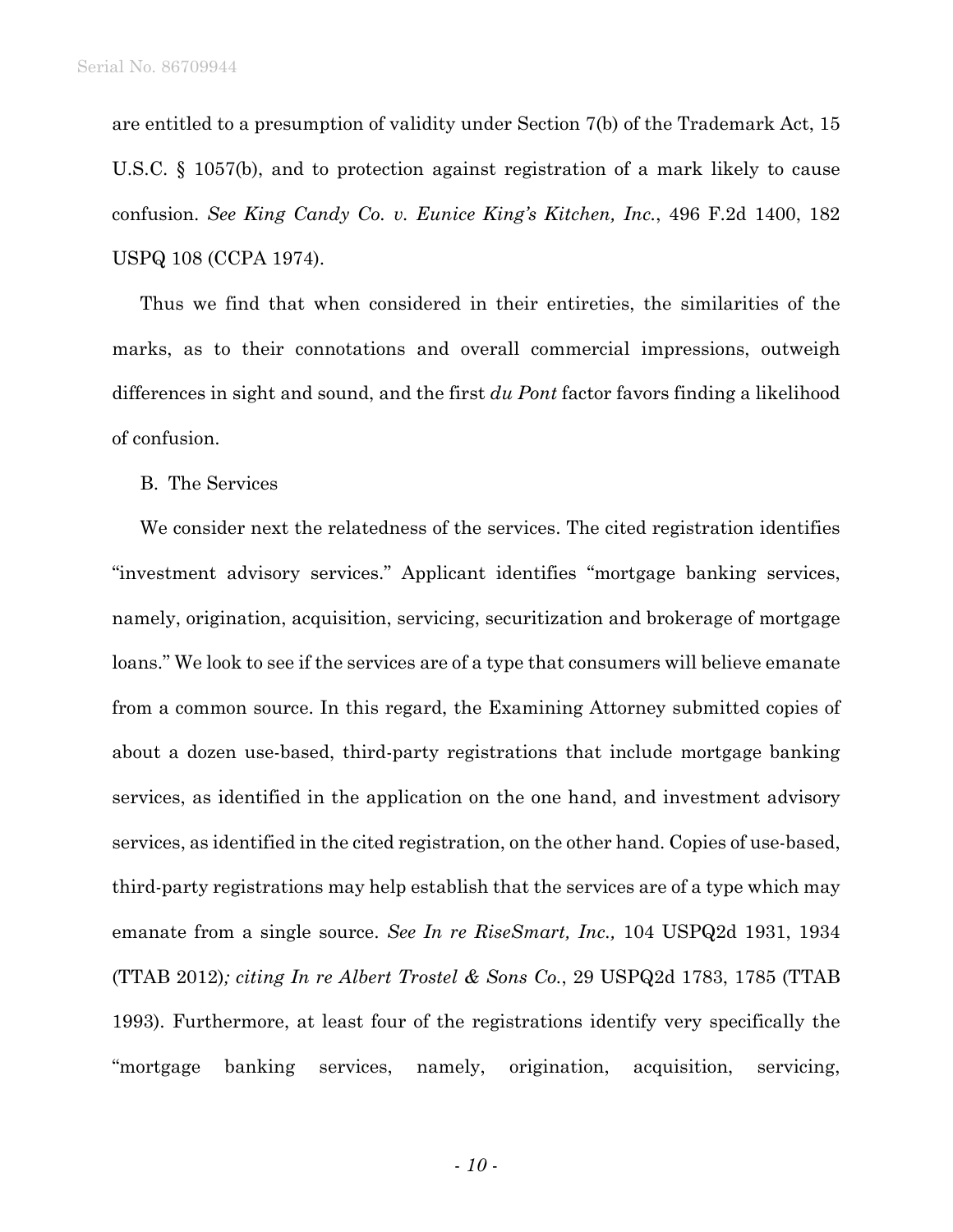securitization and brokerage of mortgage loans," as identified by Applicant, and "investment advisory services" as identified by Registrant. These include ANDROSCOGGIN SMARTER BANKING (Registration No. 4801120);12 WE HELP PEOPLE, BUSINESSES, AND OUR COMMUNITIES. (Registration No. 4785000);13 FREEDOM BUSINESS (Registration No. 4724919);<sup>14</sup> and FSF and design (Registration No. 4917776).15

Applicant argues that these third-party registrations are not probative for two reasons. First, Applicant argues that they are not probative because the services offered by Registrant in this case may be narrowly defined as "**discretionary** management services" being offered by Registrant to "high net worth individuals and investment firms."16 Second, Applicant argues that they are not probative because the referenced third-party registrations are owned by banks, and the services listed therein include not only the services offered by Applicant and Registrant but also an array of other banking services. As to the first argument, it is axiomatic that we must base our analysis on a review of the identifications themselves, and we must not consider possible more restrictive actual use in the marketplace. *See Stone Lion Capital Partners, LP v. Lion Capital LLP*, 746 F.3d 1317, 110 USPQ2d 1157, 1162 (Fed. Cir. 2014) ("It was proper, however, for the Board to focus on the application

 $\overline{a}$ 

<sup>12</sup> Owned by Androscoggin Savings Bank DBA Androscoggin Savings Bank Corporation Maine, attached to November 13, 2015 Office Action, at 27.

<sup>13</sup> Owned by Alpine Bancorporation, Inc., attached to November 13, 2015 Office Action, at 36. <sup>14</sup> Owned by Freedom Portfolio Services Corporation Texas, attached to May 2, 2016 Final Office Action, at 85-87.

<sup>15</sup> Owned by First State Financial, Inc., attached to May 2, 2016 Final Office Action, at 104- 105.

<sup>16 4</sup> TTABVUE 18 (underscore in original).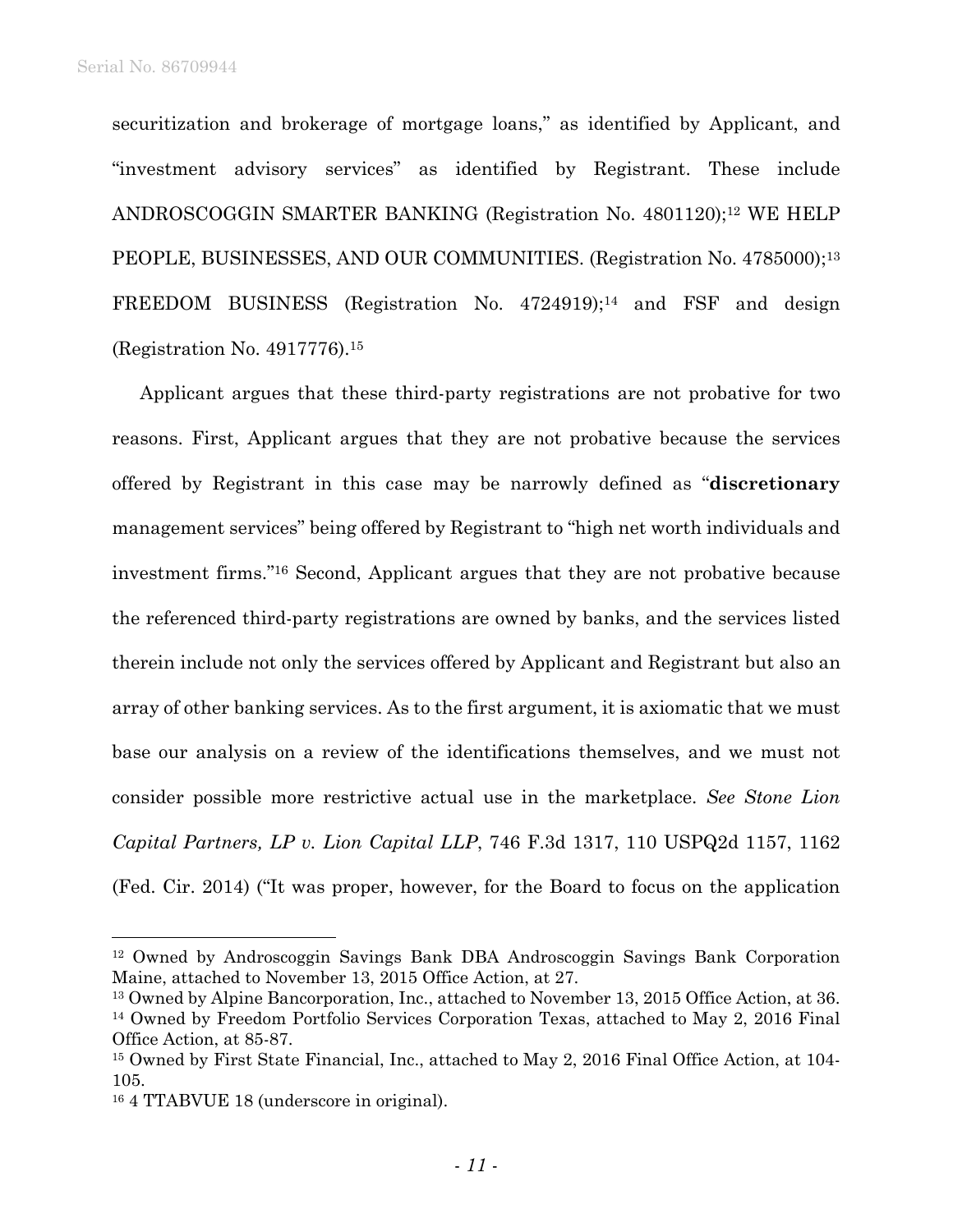and registrations rather than on real-world conditions"), *citing Octocom Sys. Inc. v. Houston Comput. Servs. Inc.*, 918 F.2d 937, 16 USPQ2d 1783 (Fed. Cir. 1990)*.* The cited registration is not limited to any particular subset of investment advisory services.

As to the second argument, there is no evidence that the services listed in these third-party registrations are over-inclusive, nor does Applicant argue that they extend beyond the banking and financial industry such as to render them nonprobative in our analysis as to consumer perceptions of what services would derive from a common source for purposes of this proceeding.

The second *du Pont* factor favors a finding of likelihood of confusion.

C. The Channels of Trade and Classes of Customers

With regard to the channels of trade, in the absence of specific limitations in the cited registration and the application, we must presume that Applicant's mortgage banking services and Registrant's investment advisory services will travel in all normal and usual channels of trade and methods of distribution for those services. *See Stone Lion Capital*, 110 USPQ2d at 1161-1162; *see also In re Linkvest S.A.*, 24 USPQ2d 1716, 1716 (TTAB 1992) (because there are no limitations as to channels of trade or classes of purchasers in either the application or the cited registration, it is presumed that the services in the registration and the application move in all channels of trade normal for those services, and that the services are available to all classes of purchasers for the listed services). In this regard, we find that the same consumers may seek mortgage banking and investment advisory services so that both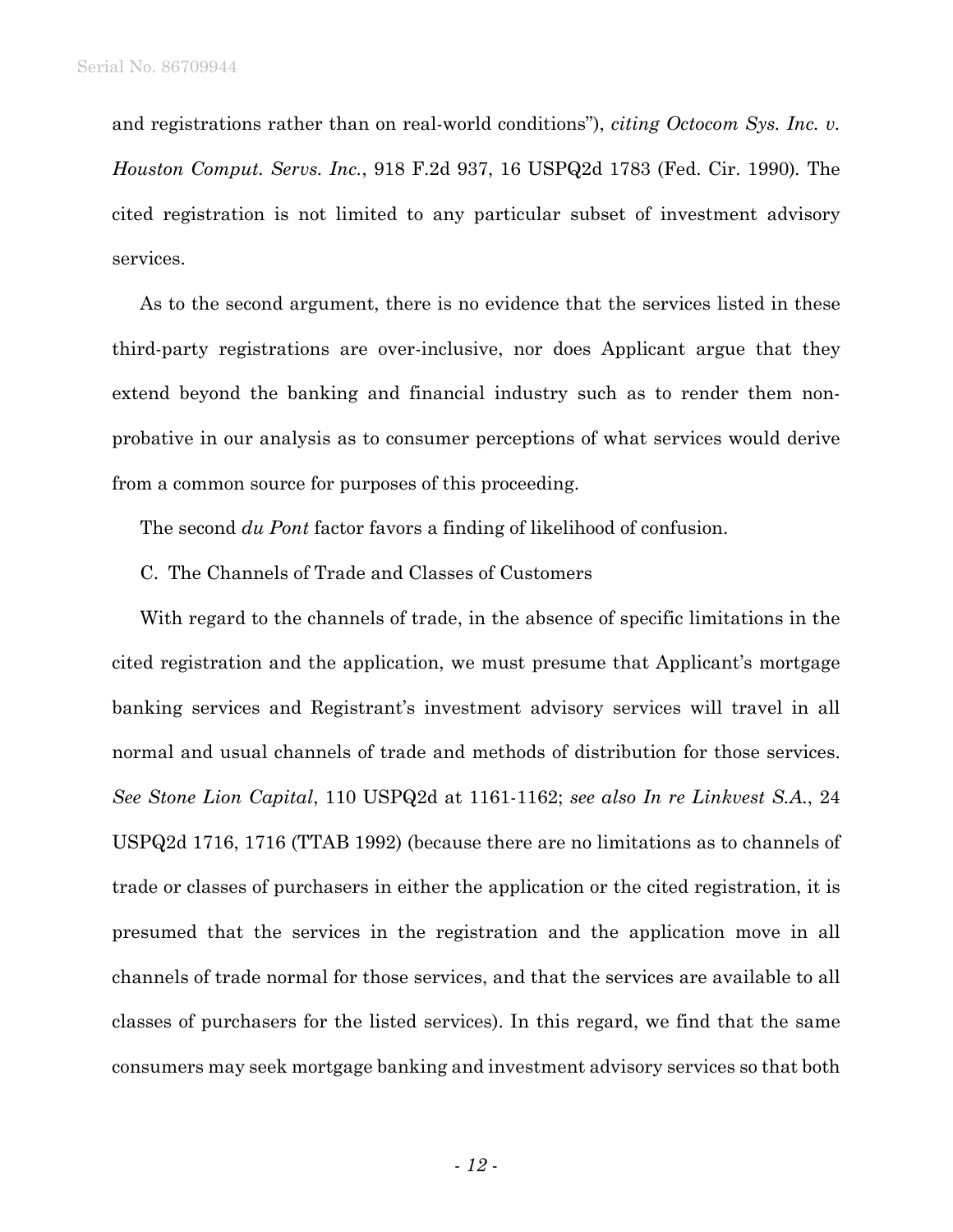services are rendered to some of the same individuals and are offered in some of the same channels of trade. *See, e.g.*, *Citigroup Inc. v. Capital City Bank Grp., Inc.*, 637 F.3d 1344, 98 USPQ2d 1253, 1261 (Fed. Cir. 2011) ("Because the parties' trade channels and classes of consumers are unrestricted, the third and fourth *DuPont* factors also favor Citigroup."). In further support of this, the Examining Attorney submitted web pages from third parties that offer both mortgage banking and investment advisory services, including Wells Fargo, Bank of America, Chase, Alpine Bank, and BB&T.17

The channels of trade and classes of customers thus favor a finding of likelihood of confusion.

### D. The Degree of Consumer Care

Although the customer classes overlap, Applicant urges us to consider the consumer sophistication and degree of purchaser care likely to be exercised when consumers seek the services at issue in this proceeding, given Applicant's argument that Registrant caters to "high net worth" individuals. We emphasize again that we are bound by the identifications, which are not limited to particular investors or investment amounts. *See, e.g.*, *Bose Corp. v. QSC Audio Prods., Inc*., 293 F.3d 1367, 63 USPQ2d 1303, 1310-11 (Fed. Cir. 2002); *Canadian Imperial Bank of Commerce v. Wells Fargo Bank, Nat'l Ass'n*, 811 F.2d 1490, 1 USPQ2d 1813, 1816 (Fed. Cir. 1987), citing *CBS*, *Inc. v. Morrow,* 708 F.2d 1579, 218 USPQ 198 (Fed. Cir. 1983); *Feed Serv.* 

<sup>&</sup>lt;sup>17</sup> Attached to November 13, 2015 Office Action, at 45-57, and May 2, 2016 Final Office Action, at 10-33.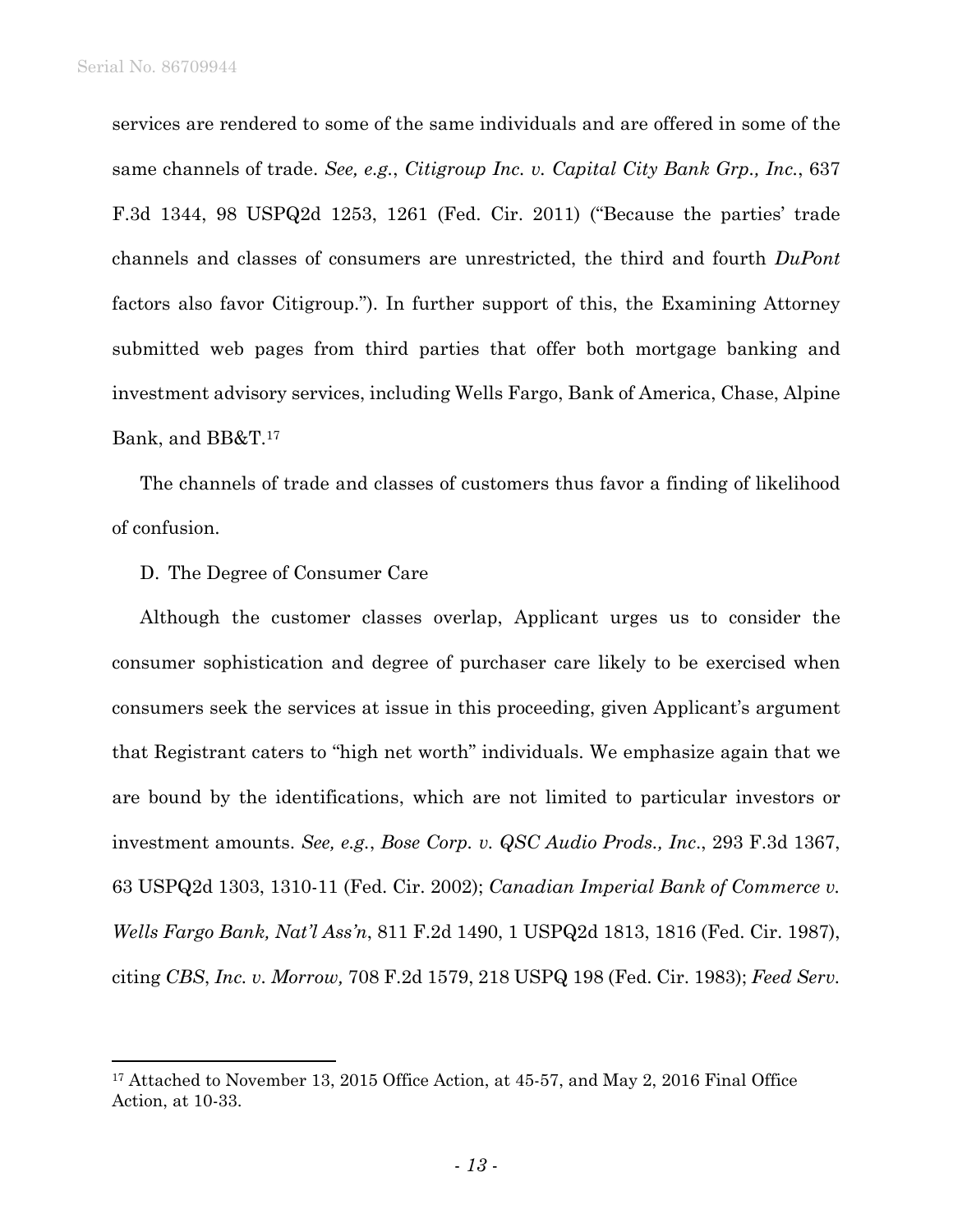*Corp. v. FS Servs., Inc*., 432 F.2d 478, 167 USPQ 407, 408 (CCPA 1970). Furthermore, we must make our determination based on the least sophisticated consumer. *Stone Lion Capital*, 110 USPQ2d at 1163 (likelihood-of-confusion decision must be based "on the least sophisticated potential purchasers"). Nevertheless, we expect that consumers may exercise a certain degree of care in investing money, if not perhaps in seeking a mortgage loan for which they simply wish to get funded.

Thus, consumer sophistication weighs slightly against finding a likelihood of confusion.

E. Concurrent Use of the Marks

Applicant asks us to consider evidence of record regarding the eighth *du Pont* 

factor. In its brief, Applicant included the following sentence in support of this

argument:

 $\overline{a}$ 

Further, the fact that there has been **over 40 years** of concurrent use of GUILD and Registrant's marks with no evidence of actual confusion demonstrates that there is no possibility of confusion in the minds of consumers between GUILD and Registrant's marks.18

As noted above, on appeal, the Federal Circuit stated the following:

The Board erred by failing to address Guild's argument and evidence related to *DuPont* factor 8, which examines the "length of time during and conditions under which there has been concurrent use without evidence of actual confusion."

*In re Guild Mortg.*, 129 USPQ2d at 1162.

The court further stated that:

Guild nonetheless presented evidence of concurrent use of the two marks for a particularly long period of time – over 40 years – in which

<sup>18 4</sup> TTABVUE 23 (underscore in original).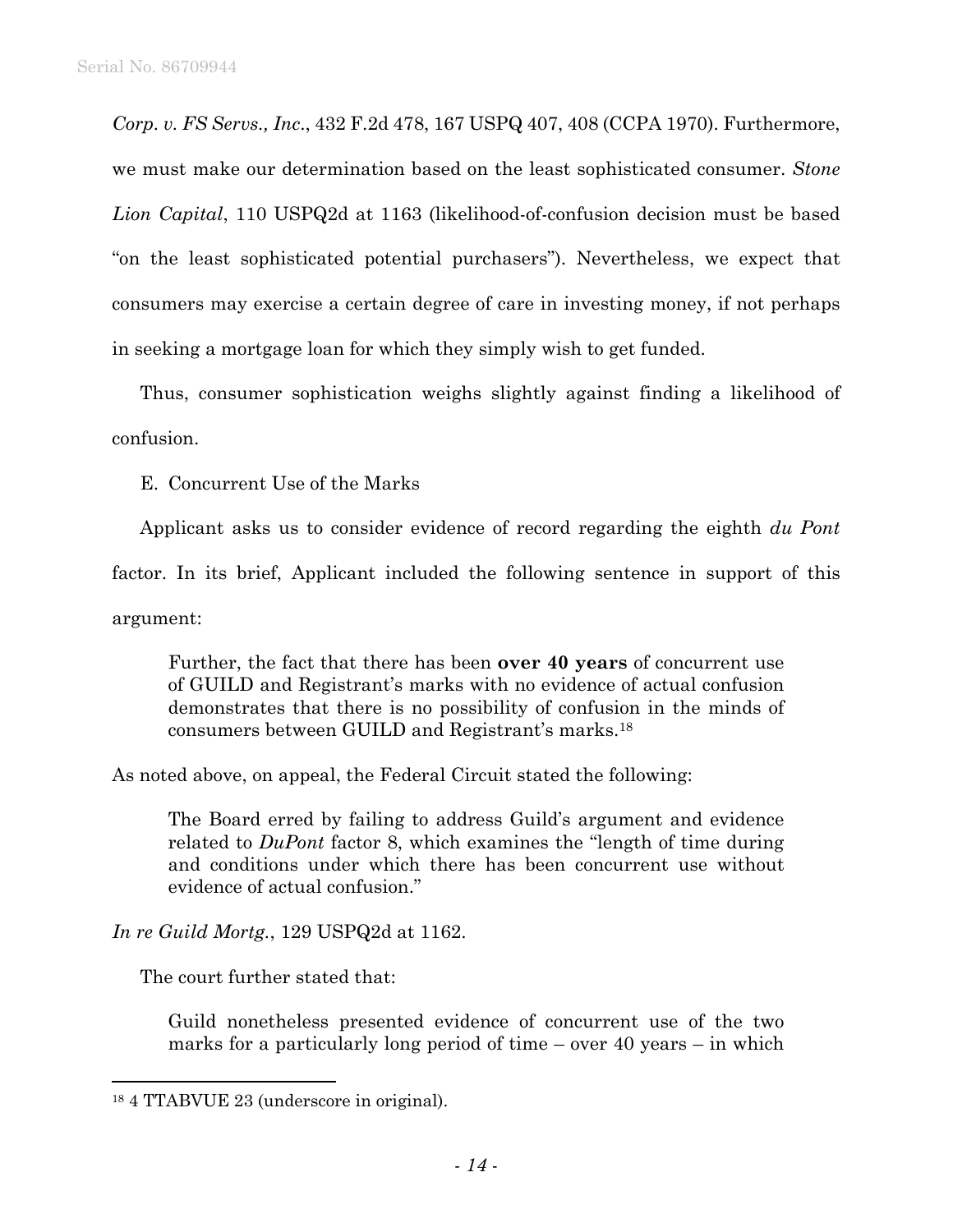the two businesses operated in the same geographic market – southern California – without any evidence of actual confusion. Further, the Board has found that Guild's and Registrant's services are similar and move in the same channels of trade, which is relevant when assessing whether the absence of actual confusion is indicative of the likelihood of confusion.

*Id.* at 1164.

 $\overline{a}$ 

As noted above, our analysis as to the second, third, and fourth *du Pont* factors, discussing the similarity or dissimilarity of the services, channels of trade, and relevant consumers, is based, as dictated by precedent from the Federal Circuit, on the identifications **as set forth** in the application and the cited registration. *See Stone Lion*, 110 USPQ2d at 1162*.* As such, we may not consider, in assessing these *du Pont* factors, evidence of how Applicant and Registrant are **actually rendering**  their services in the marketplace. *Id.* 

The eighth *du Pont* factor, by contrast – "[t]he length of time during and conditions under which there has been concurrent use without evidence of actual confusion," *see du Pont*, 177 USPQ at 567 – requires us to look at **actual market conditions**, to the extent there is evidence of such conditions of record. In this regard, we consider all of the evidence of record that may be relevant to the eighth *du Pont* factor. Applicant submitted a declaration from its President and CEO, Mary Ann McGarry, who attested that Applicant has used its mark since 1960.<sup>19</sup> Ms. McGarry further attested that while Applicant began its use in San Diego, California, Applicant has since "expanded its mortgage lending business nationwide." In particular, Applicant

<sup>19</sup> Declaration of Mary Ann McGarry, attached to March 23, 2016 Response to Office Action, at 22 (Para. 1).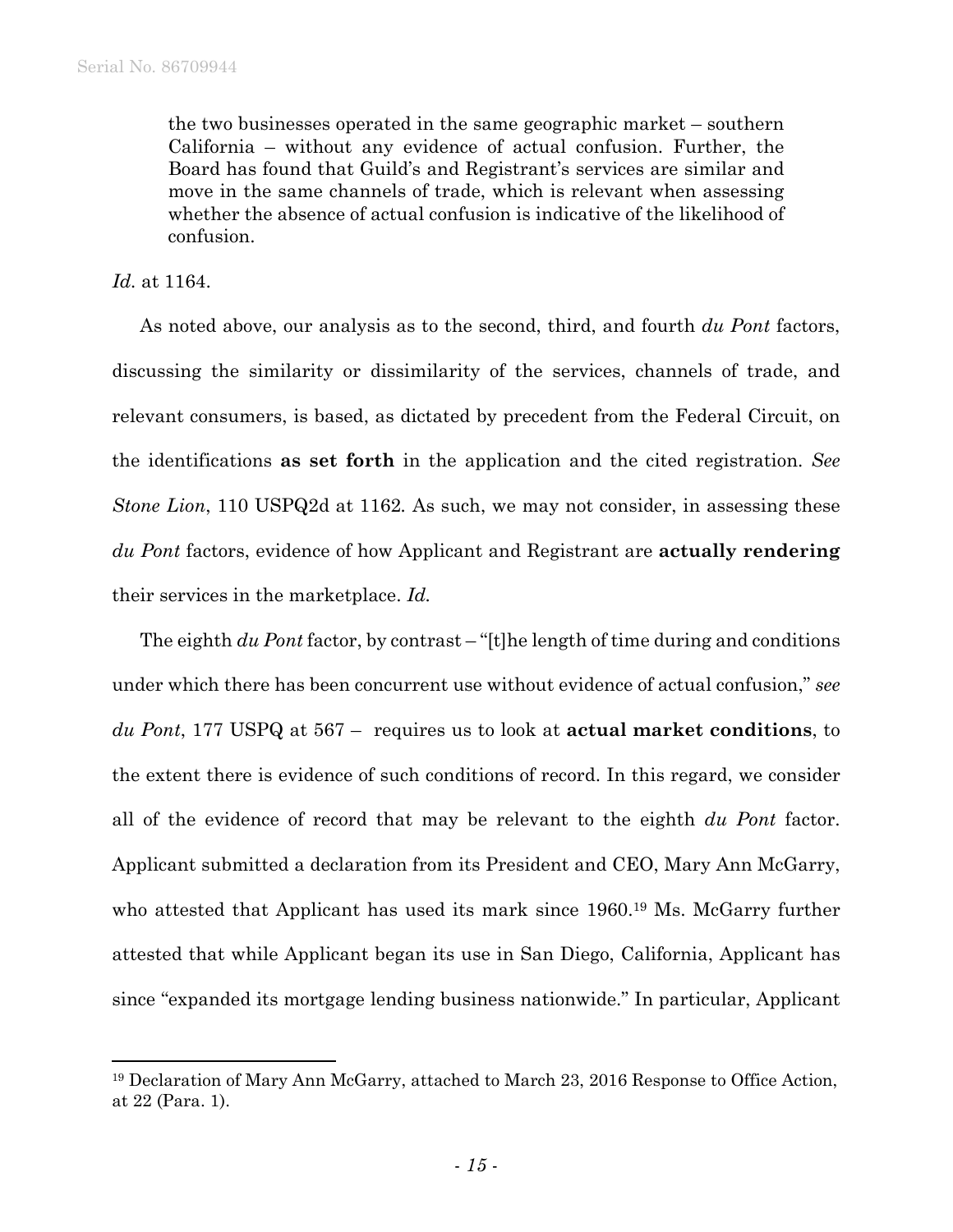is "currently licensed in 46 states and the District of Columbia and has in excess of 250 offices and satellites."20 Applicant did not, however, provide any specifics as to its use of its mark in any particular geographical location.

The cited registration resulted from an application filed on January 12, 2009, and issued on July 21, 2009. The owner is listed as Guild Investment Management, Inc., with an address in Los Angeles, California. Applicant submitted into the record evidence regarding Registrant's business, including web pages, which Applicant's attorney states are from Registrant's website, as well as printouts from the website of the California Secretary of State and from the United States Security and Exchange Commission.21 Evidence from the California Secretary of State indicates that Registrant registered its business in 1978, with its address listed in Los Angeles, California.22 The evidence from the SEC indicates that Registrant is organized under the laws of the State of California, and that it has also provided "notice filings" in five other states, Connecticut, Florida, New Hampshire, New Mexico, and Texas.23 Registrant's brochure refers to correspondence with investors "by email," but does not provide any specifics as to where those investors are located.24 Registrant's website indicates that it was founded in 1971, and that "For Over 40 years, Guild has been

 $\overline{a}$ 

<sup>20</sup> *Id.*

<sup>&</sup>lt;sup>21</sup> Declaration of G. Ehrich Lenz, attached to March 23, 2016 Response to Office Action, at 174, and exhibits cited therein.

<sup>22</sup> Attached to March 23, 2016 Response to Office Action, at 34-35.

<sup>23</sup> Attached to March 23, 2016 Response to Office Action, at 69-70, 75.

<sup>24</sup> Attached to March 23, 2016 Response to Office Action, at 39-40, 51.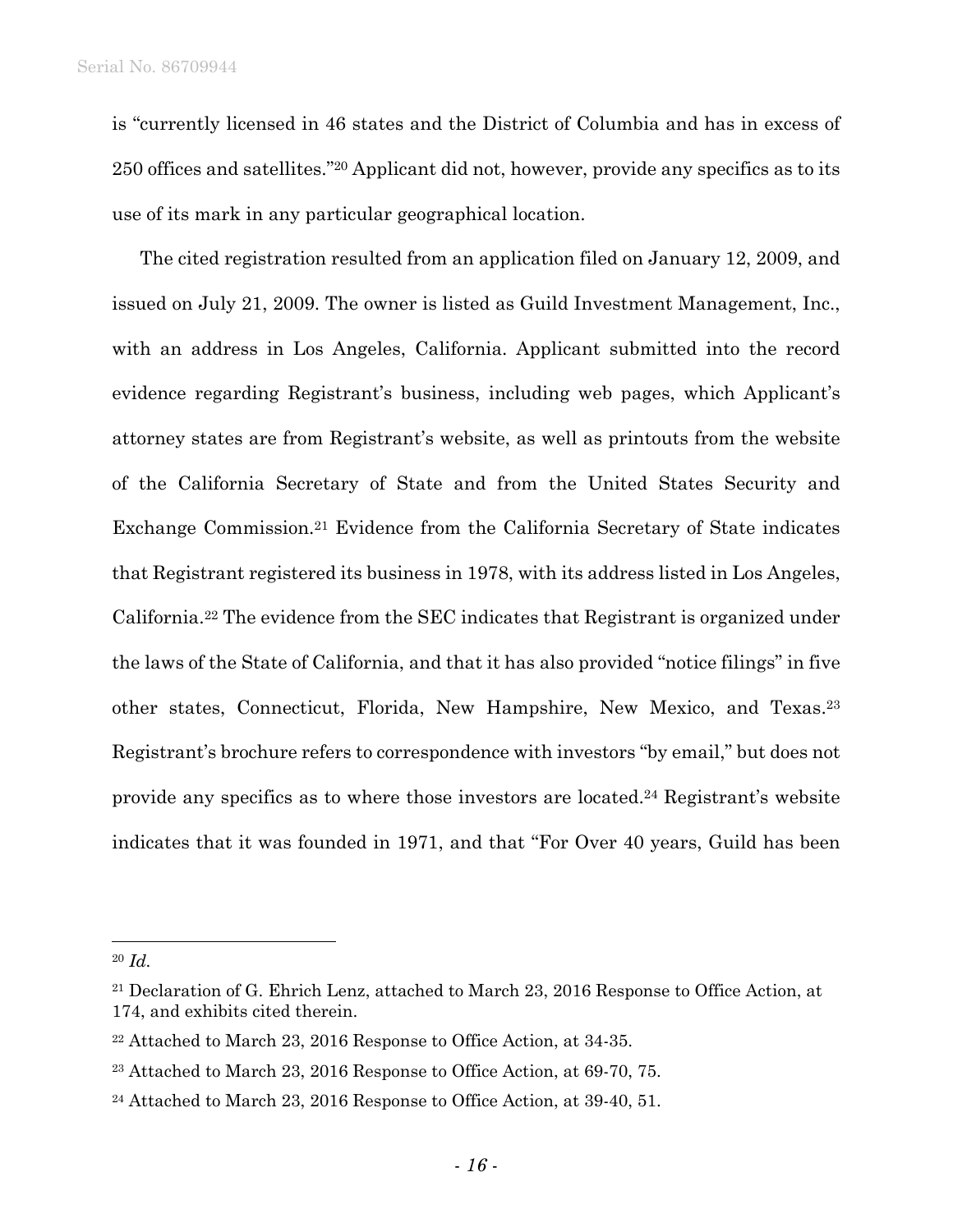managing successfully client's portfolios in the global markets [sic]."25 The website does not indicate any specifics as to the location of Registrant's clients or about how they interact with Registrant.

In summary, the evidence demonstrates that Applicant has been doing business in San Diego, California for over forty years, and from a more recent (unspecified) date, nationwide. The evidence further indicates that Registrant has been conducting business from its principal location in Los Angeles, California for much of that time. While both Applicant and Registrant apparently conduct business in various states, the evidence does not indicate any specific geographical areas of overlap between the consumer markets for the business conducted by Applicant and the business conducted by Registrant.

While the evidence indicates that both Applicant and Registrant conduct business in California, there is no indication that they operate in the same city or metropolitan area. We take judicial notice that the distance between the respective addresses of Applicant and Registrant is 126.3 miles.<sup>26</sup> We further take judicial notice of the substantial size of the populations of their respective cities. The City of San Diego, where Applicant is located, is listed as having a population of 1,426,976.<sup>27</sup> The City

<sup>25</sup> Attached to March 23, 2016 Response to Office Action, at 28.

<sup>26</sup> *See* Maps.RandMcNally.com, which shows the driving distance between Applicant's address of record, 5898 Copley Dr., San Diego, California, 92111 and Registrant's address of record, 12400 Wilshire Blvd., Los Angeles, California, 90025, as 126.3 miles. *See In re Consol. Specialty Rests. Inc.*, 71 USPQ2d 1921, 1927 (TTAB 2004) (judicial notice taken of Merriam-Webster's Geographical Dictionary and The Columbia Gazetteer of North America).

<sup>27</sup> *See* Census.gov, which shows the population of the City of San Diego as of July 1, 2018, to be estimated at 1,426,976. *See In re Highlights for Children, Inc.*, 118 USPQ2d 1268, 1271 n.7 (TTAB 2016) (the Board may take judicial notice of the U.S. Census Report).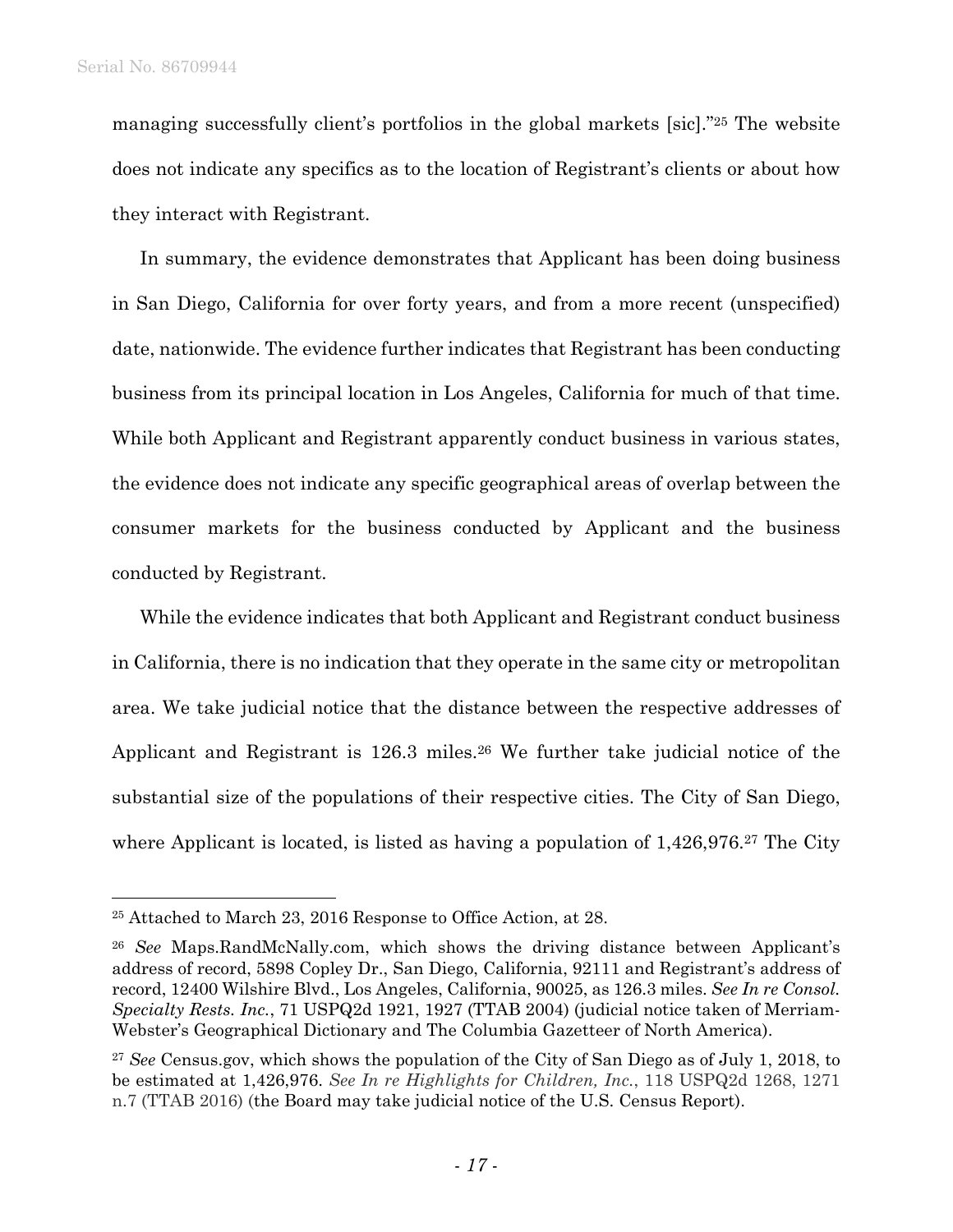of Los Angeles, where Registrant is located, is listed as having a population of 3,990,456.28 We find, therefore, that Applicant and Registrant are separated both by a noticeable driving distance, and by a separate consumer base, and that Applicant has not presented evidence to the contrary. In particular, while both San Diego and Los Angeles may be generally characterized as being located in "Southern California," there is no evidence of record that there is any actual, meaningful overlap in the markets for the services offered by Applicant and those offered by Registrant in these two distinct, non-adjacent cities. Indeed, Applicant argued repeatedly in its appeal brief and reply brief that, without regard to the identifications as stated, the consumers of Registrant's and Applicant's services are quite different.29

Finally, in this ex parte context, there has been no opportunity to hear from Registrant about whether it is aware of any reported instances of confusion. We therefore are getting only half the story. *See, e.g.*, *In re Opus One, Inc*., 60 USPQ2d 1812, 1817 (TTAB 2001) ("The fact that an applicant in an ex parte case is unaware of any instances of actual confusion is generally entitled to little probative weight in the likelihood of confusion analysis, inasmuch as the Board in such cases generally has no way to know whether the registrant likewise is unaware of any instances of

<sup>28</sup> *See* Census.gov, which shows the population of the City of Los Angeles as of July 1, 2018, to be estimated at 3,990,456.

<sup>29</sup> *See* 4 TTABVUE 21 (arguing "the **degree of overlap** of consumers exposed to GUILD and REGISTRANT'S respective services is minimal.") (underscore in original); *see also* 7 TTABVUE 11 (arguing "[t]he different trade channels used by GUILD and Registrant reflect their vastly different businesses and the nature of their respective clients.").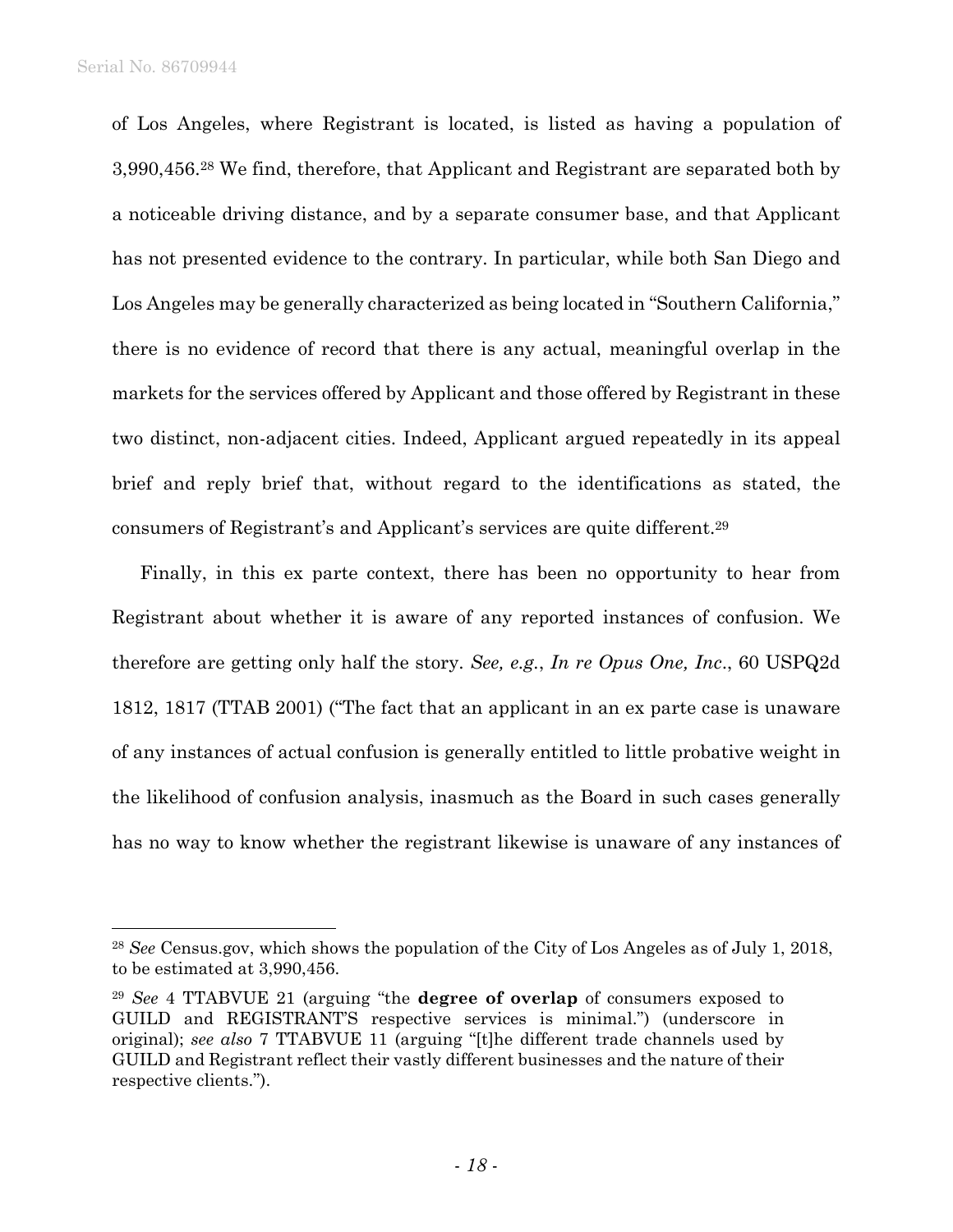actual confusion, nor is it usually possible to determine that there has been any significant opportunity for actual confusion to have occurred.") (citations omitted); *In re Wilson*, 57 USPQ2d 1863, 1869 (TTAB 2001) ("[I]nasmuch as we have heard from neither registrant nor the Highland Orange Association in this appeal, we cannot conclude that, in fact, no instances of actual confusion ever occurred."); *In re Cruising World, Inc.*, 219 USPQ 757, 758 (TTAB 1983) ("Concerning the lack of actual confusion argument, in an ex parte hearing where only the applicant's position is expressed and there is no way to assess what the experience of the registrant has been, it is impossible to conclude that actual confusion has never occurred."). This constraint inherent in the ex parte context necessarily limits the potential probative value of evidence bearing on the eighth *du Pont* factor, compared with an inter partes proceeding, where the registrant has an opportunity to present argument and evidence in response.

Thus, while we note again the evidence that both Applicant and Registrant conduct their business in California and possibly in some of the same other states nationwide, there is a lack of evidence that **in the actual marketplace**, the **same** consumers have been exposed to **both** marks for the respective services, such that we could make a finding as to the "length of time during and conditions under which there has been concurrent use without evidence of actual confusion." Upon full consideration, we find the eighth *du Pont* factor to be neutral.

### **II. Conclusion**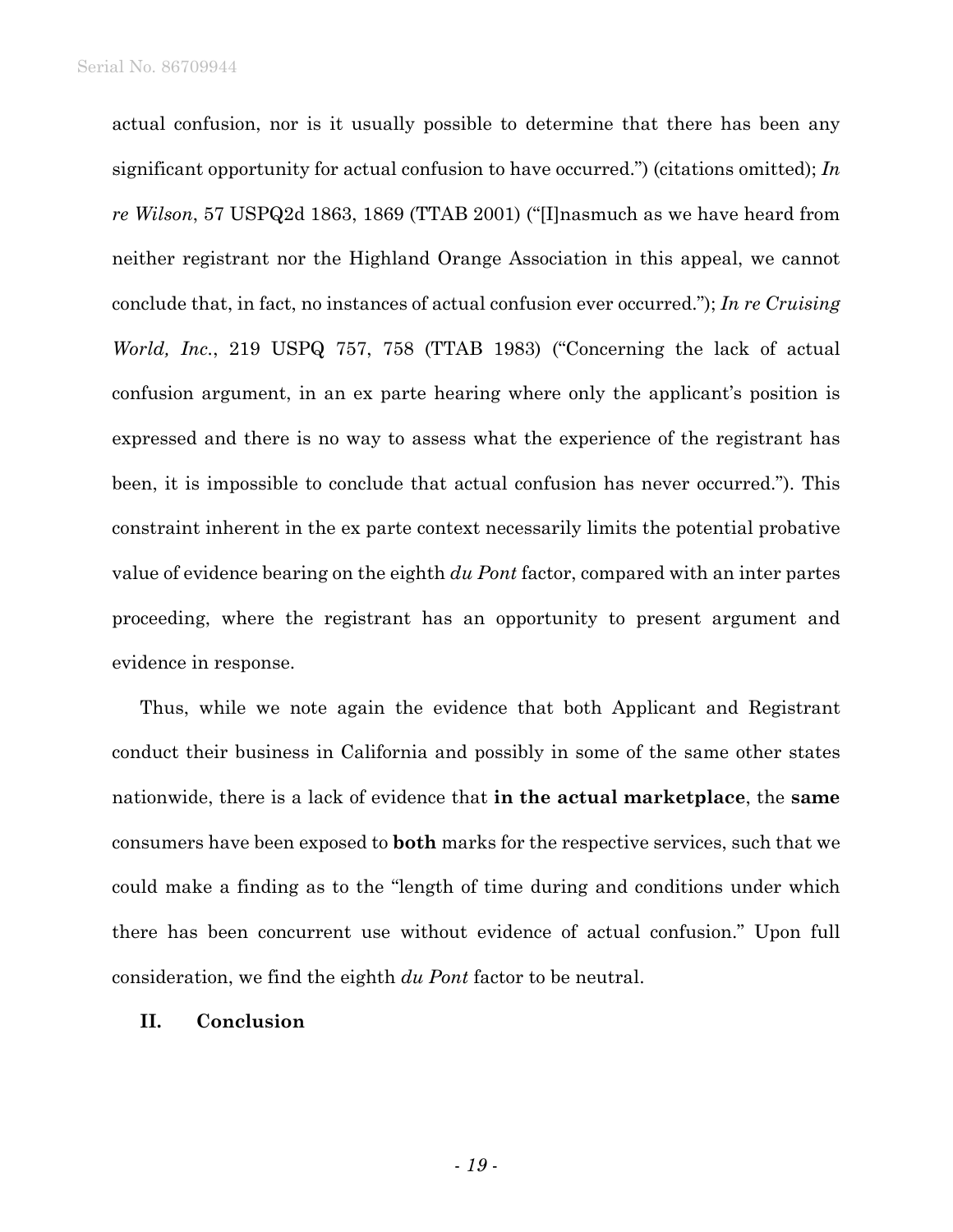On balance, after considering all of the arguments and evidence of record as they pertain to the relevant *du Pont* factors, we find that the marks have the same dominant term, and, when considered in their entireties, are substantially similar in commercial impression, particularly in light of our finding that the mark in the cited registration has not been shown to be conceptually weak. We further find that the services, as recited in the application and registration, are related. In the absence of any stated restrictions in the identifications, they must be presumed to travel through some of the same channels of trade to some of the same consumers.

In this regard, although we must consider the wording of the identifications **as set forth** by Applicant and Registrant, respectively, in our analysis of the second, third and fourth *du Pont* factors, in our analysis of the eighth *du Pont* factor by contrast, we must instead consider only evidence of real-world, marketplace use. Considering all of the evidence in record, and considering publicly available facts regarding the distance between the respective locations of Applicant and Registrant, and of the size of their separate, respective consumer markets, there simply is insufficient evidence to convince us that the eighth *du Pont* factor, which considers the "length of time during and conditions under which there has been concurrent use without evidence of actual confusion," would weigh against finding a likelihood of confusion, much less outweigh the other factors that weigh in favor of finding a likelihood of confusion.

Although some of the consumers would be likely to exercise a somewhat increased degree of care, we find, on balance, that there is a likelihood of confusion between